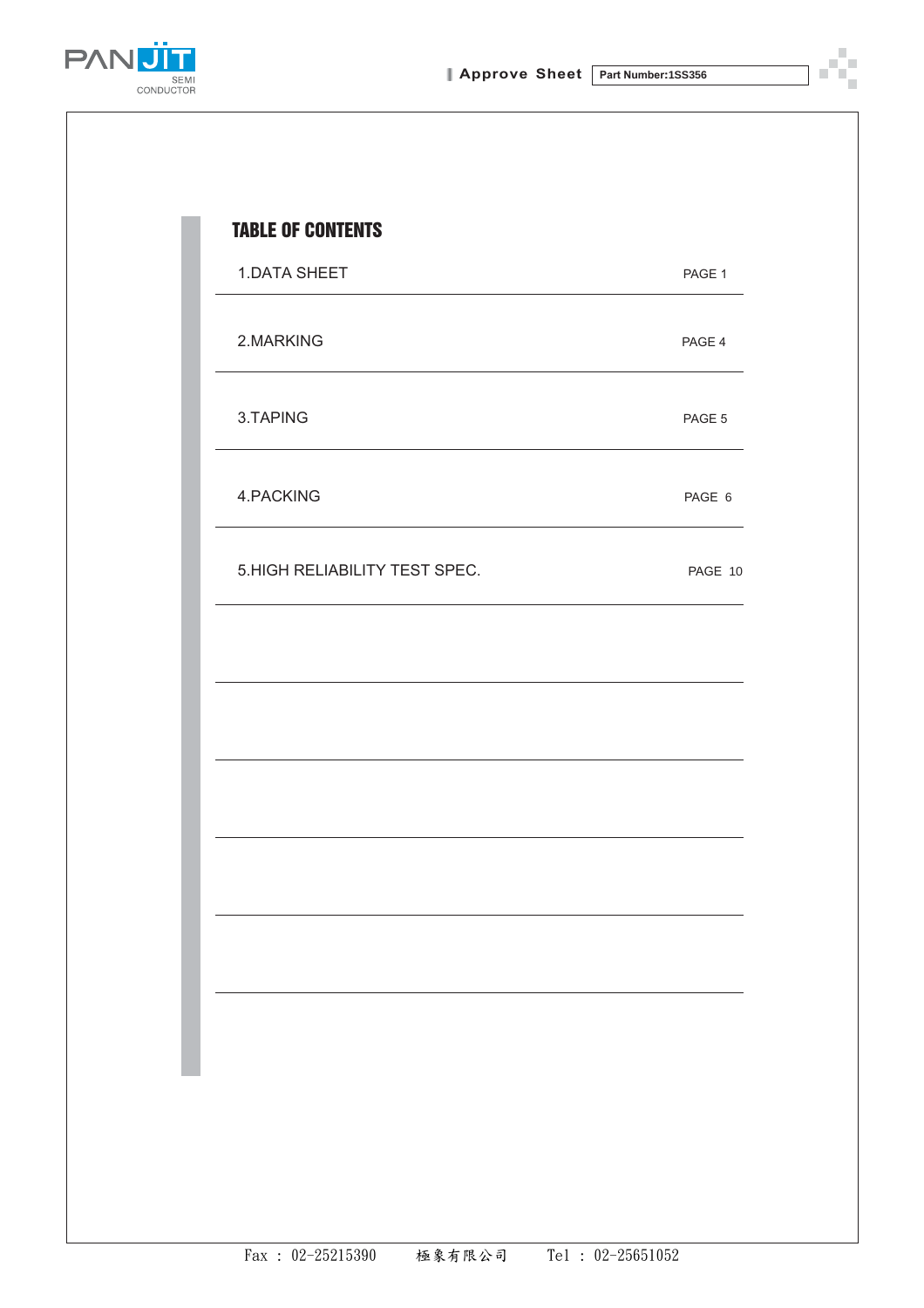

### **1SS356**



# Parameter and the symbol the Value and Units Maximum Reverse Voltage  $V_R$  55 V

### **THERMAL CHARACTERISTICS**

| Parameter                                        | Symbol                                  | Value          | <b>Units</b>        |
|--------------------------------------------------|-----------------------------------------|----------------|---------------------|
| Power Dissipation (Note 1)                       | $P_{\tau \circ \tau}$                   | 200            | mW                  |
| Thermal Resistance, Junction to Ambient (Note 1) | $R_{_{\rm QJA}}$                        | 625            | $\rm ^{\circ}C$ / W |
| Junction Temperaure                              | Ι,                                      | $-55$ to $150$ | $^{\circ}$ C        |
| Storage Temperature                              | $\mathsf{T}_{\textsf{s}\tau\textsf{s}}$ | $-55$ to $150$ | $^{\circ}$ C        |

Note 1 : FR-5 Board 1.0 x 0.75 x 0.062 in.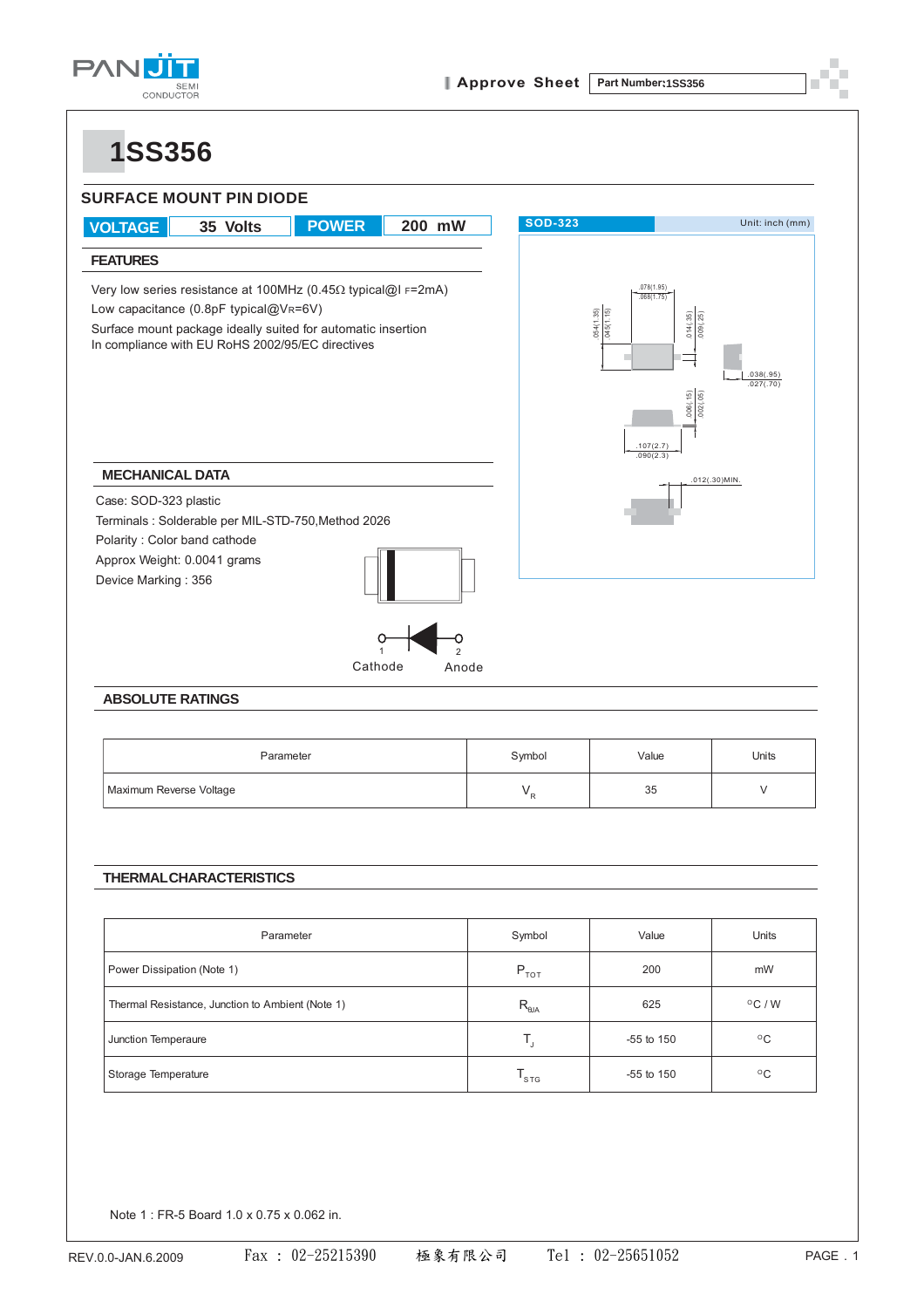

**1SS356**

### **ELECTRICAL CHARACTERISTICS** (T<sub>J</sub>=25<sup>O</sup>C, unless otherwise noted)

| Parameter                 | Symbol           | <b>Test Condition</b>  | Min.                     | Typ.                     | Max.                     | <b>Units</b> |
|---------------------------|------------------|------------------------|--------------------------|--------------------------|--------------------------|--------------|
| Forward Voltage           | $V_F$            | $I_c = 0.01A$          |                          | -                        | 1.0                      | $\vee$       |
| Reverse Breakdown Voltage | $V_{_{\rm(BR)}}$ | $IR=10\mu A$           | 35                       | $\overline{\phantom{a}}$ | $\overline{\phantom{a}}$ | V            |
| <b>Reverse Current</b>    | 'R               | $V_{\rm R}$ =25V       | $\overline{\phantom{a}}$ |                          | 10                       | nA           |
| Series Resistance         | $R_{\rm s}$      | $I_c$ =2mA,f=100MHz    | $\overline{\phantom{a}}$ | 0.45                     | 0.9                      | Ω            |
| <b>Total Capacitance</b>  | $C_{\tau}$       | $V_{\rm R}$ =6V,f=1MHz | $\overline{\phantom{a}}$ |                          | 1.2                      | pF           |



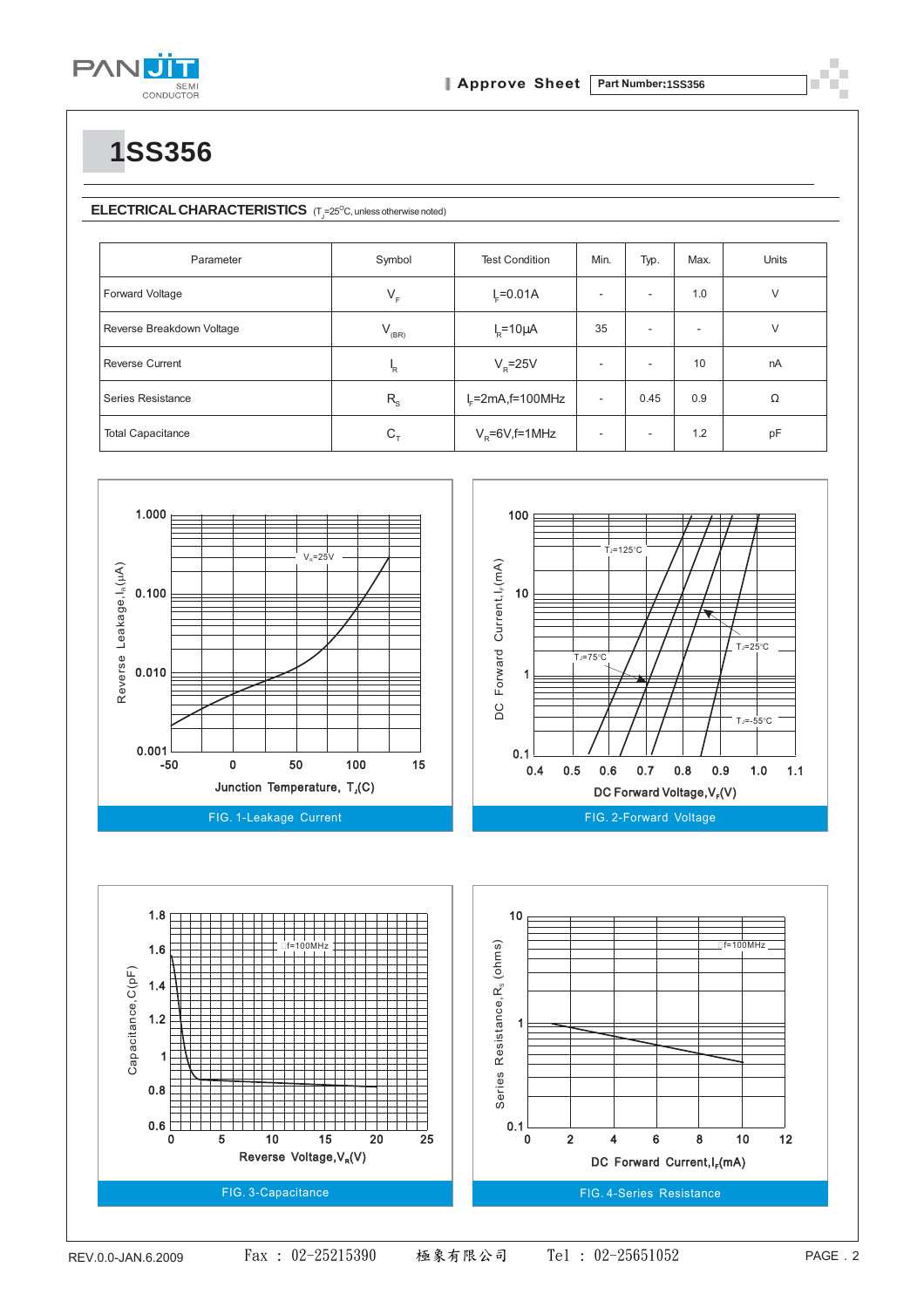

### **1SS356**

### **MOUNTING PAD LAYOUT**



#### **ORDER INFORMATION**

- Packing information
	- T/R 12K per 13" plastic Reel
	- T/R 5K per 7" plastic Reel

#### **LEGAL STATEMENT**

#### **Copyright PanJit International, Inc 2009**

The information presented in this document is believed to be accurate and reliable. The specifications and information herein are subject to change without notice. Pan Jit makes no warranty, representation or guarantee regarding the suitability of its products for any particular purpose. Pan Jit products are not authorized for use in life support devices or systems. Pan Jit does not convey any license under its patent rights or rights of others.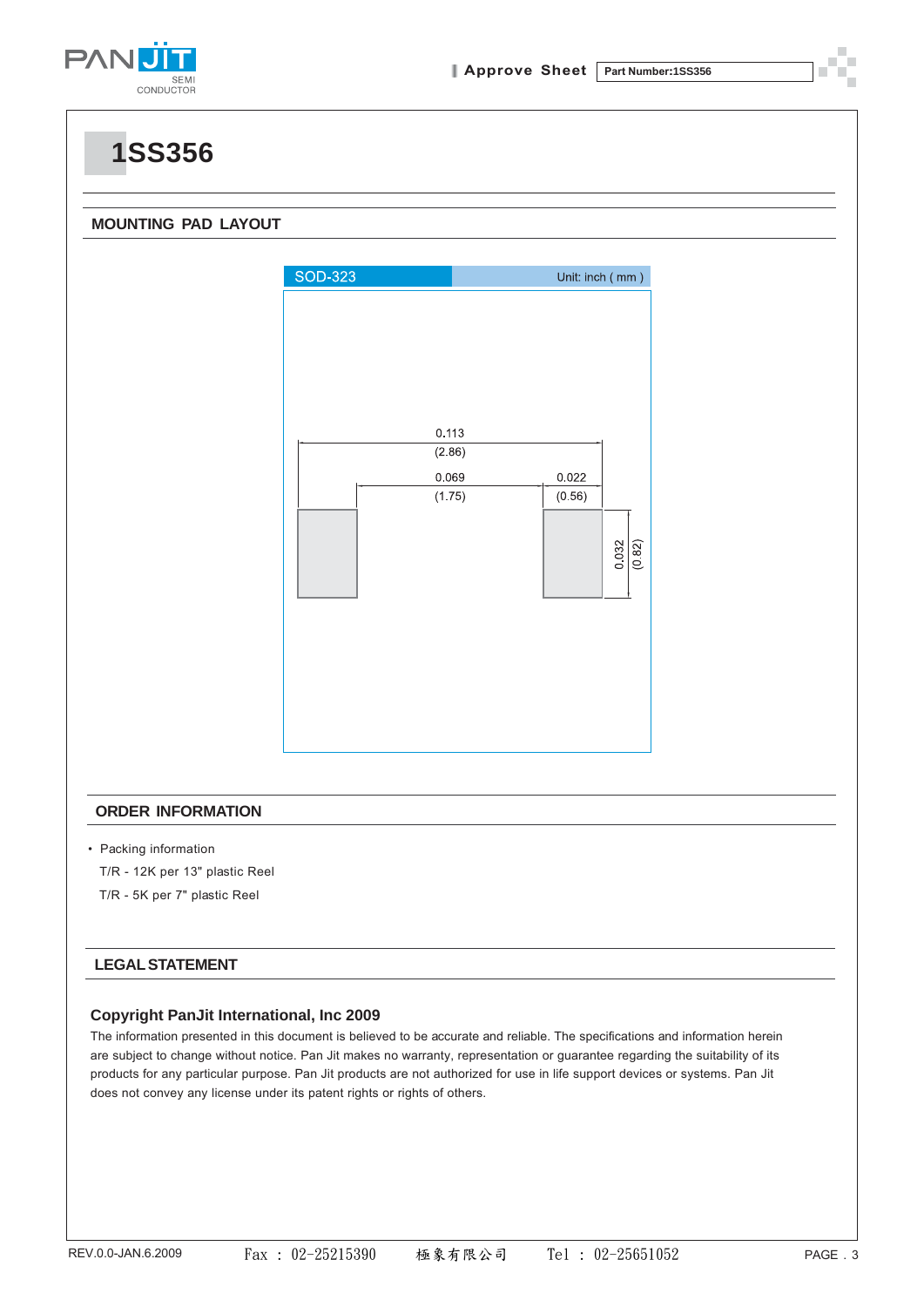





**2.MARKING**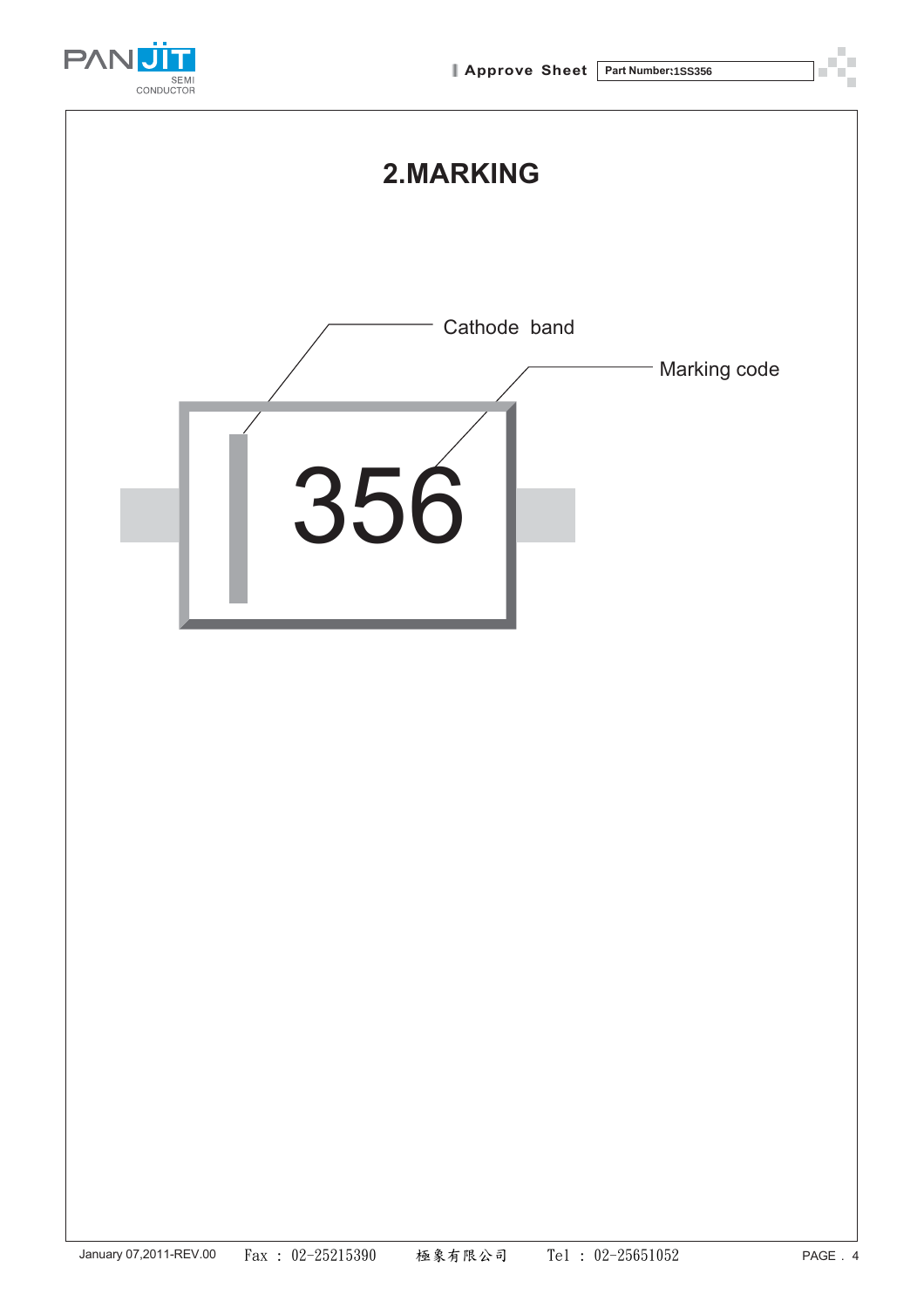

|                                                | <b>3. TAPING</b>                                                                                                                                                                                                  |  |  |  |  |
|------------------------------------------------|-------------------------------------------------------------------------------------------------------------------------------------------------------------------------------------------------------------------|--|--|--|--|
|                                                | 13.0<br>2, 0<br>⊢<br>$\overline{\phantom{a}}$<br>3, 0<br>DETAIL A                                                                                                                                                 |  |  |  |  |
|                                                | $\begin{array}{ c } 9.0 \\ \hline 1.25 \end{array}$<br>60, 0                                                                                                                                                      |  |  |  |  |
|                                                | 178.0<br>Do<br>P <sub>2</sub><br>P <sub>o</sub>                                                                                                                                                                   |  |  |  |  |
|                                                | 파<br>Ш<br>$\ddotplus$<br>$\frac{1}{2}$ $\geq$<br>$\blacksquare$<br>$\Box$<br>$\Box$<br>$\Box$<br>0<br>$\blacksquare$<br>$\Box$<br>$\Box$<br>$\blacksquare$<br>$\Box$<br>0<br>0<br>$\Box$<br>O<br>₿<br>$\Box$<br>Ŋ |  |  |  |  |
|                                                | P1<br>D1<br>$++$                                                                                                                                                                                                  |  |  |  |  |
|                                                |                                                                                                                                                                                                                   |  |  |  |  |
|                                                | F<br>L.                                                                                                                                                                                                           |  |  |  |  |
|                                                |                                                                                                                                                                                                                   |  |  |  |  |
| SYMBOL                                         | mm (inch)                                                                                                                                                                                                         |  |  |  |  |
| <b>TYPE SIZE</b>                               | 8.00 (0.314)                                                                                                                                                                                                      |  |  |  |  |
| ${\sf D}0$                                     | $1.55 \pm 0.10(0.061 \pm 0.002)$                                                                                                                                                                                  |  |  |  |  |
| D <sub>1</sub>                                 | $1.00 \pm 0.25(0.039 \pm 0.01)$                                                                                                                                                                                   |  |  |  |  |
| $\mathsf{E}% _{0}\left( \mathsf{E}_{0}\right)$ | $1.75 \pm 0.10(0.069 \pm 0.004)$                                                                                                                                                                                  |  |  |  |  |
| F                                              | $3.50 + 0.05(0.137 \pm 0.002)$                                                                                                                                                                                    |  |  |  |  |
| Po                                             | $4.00 \pm 0.10(0.157 \pm 0.004)$                                                                                                                                                                                  |  |  |  |  |
| P1                                             | $4.00 \pm 0.10(0.157 \pm 0.004)$                                                                                                                                                                                  |  |  |  |  |

#### NOTE:

P2  $2.00 \pm 0.05(0.009 \pm 0.002)$ 

W 8.00

1.There shall be leader of 230 mm minimum which may consist of carrier and or cover tape follower by a minimum of 160 mm of carrier tape sealed with cover tape.

2.There shall be minimum of 160 mm of empty component pockets sealed with cover tape.

3.Devices are packed in accordance with EIA standard EIA-481-A and specifications given above.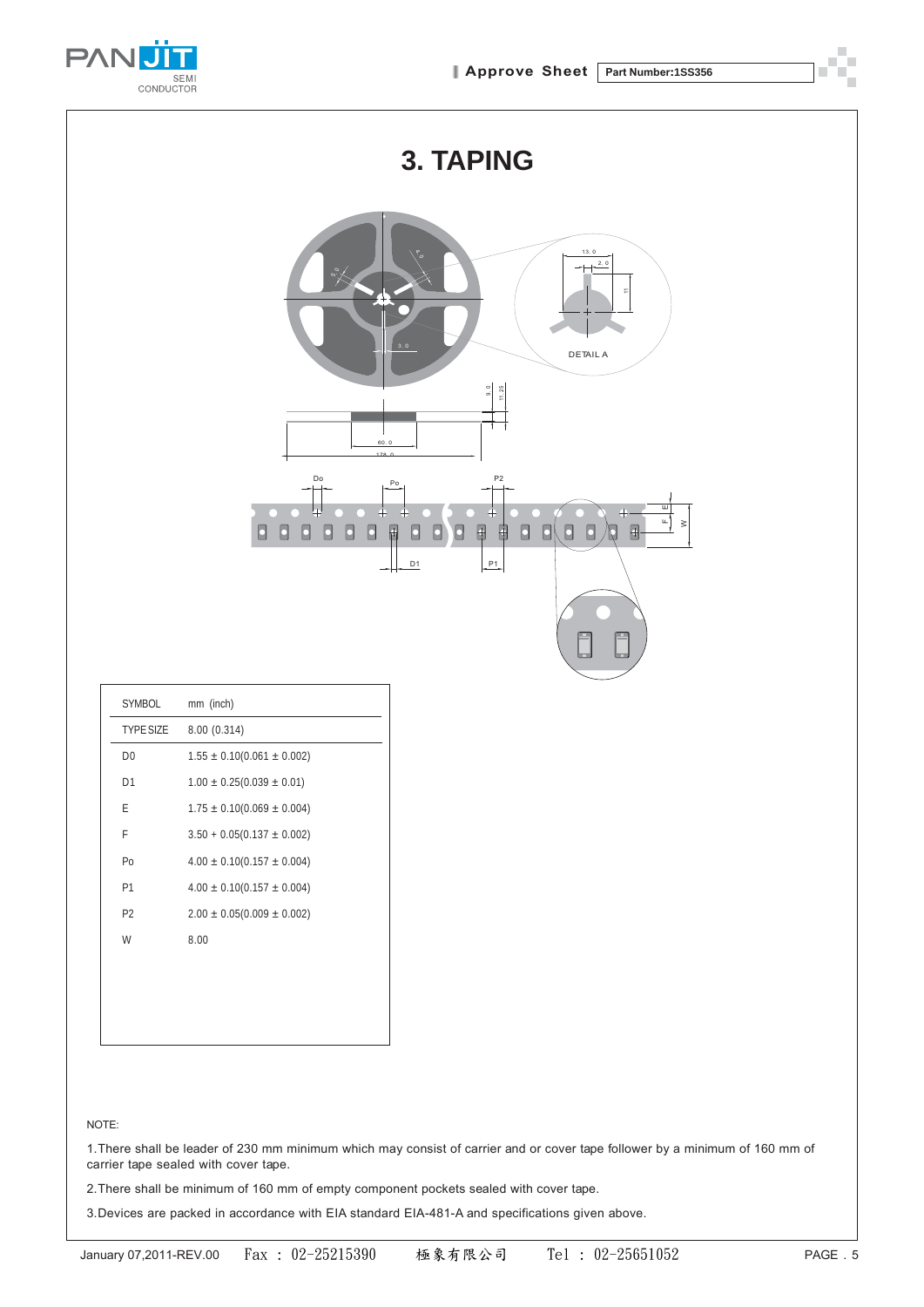





**4. PACKING**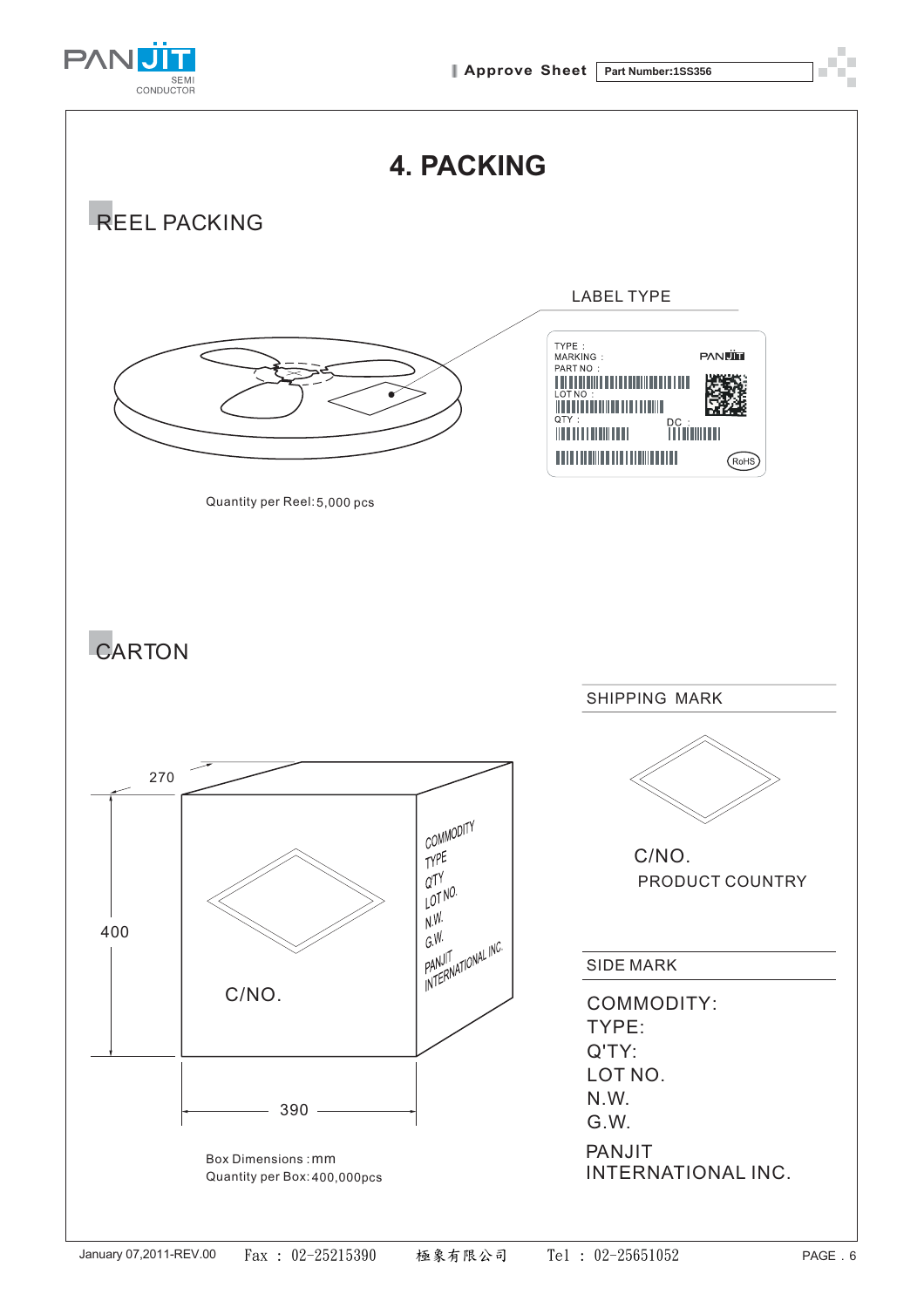

## **Reel Packing**

| <b>PACKAGE</b>      | <b>REEL</b><br><b>SIZE</b> | <b>REEL</b> | <b>COMPONENT</b><br><b>SPACE</b> | <b>TAPE SPACE</b> | <b>REEL DIA</b> | <b>CARTON SIZE</b> | <b>CARTON</b> | <b>APPROX. GROSS</b><br><b>WEIGHT</b> |
|---------------------|----------------------------|-------------|----------------------------------|-------------------|-----------------|--------------------|---------------|---------------------------------------|
|                     | (inch)                     | (pcs)       | (m/m)                            | (m/m)             | (m/m)           | (m/m)              | (EA)          | (Kg)                                  |
| <b>Reel Packing</b> |                            |             |                                  |                   |                 |                    |               |                                       |
| DFN <sub>2L</sub>   | $\overline{7}$             | 8,000       | $\overline{2}$                   | 8                 | 178             | 390 x 270 x 400    | 640,000       | 8.6                                   |
| DFN <sub>3L</sub>   | $\overline{7}$             | 8,000       | $\overline{2}$                   | 8                 | 178             | 390 x 270 x 400    | 640,000       | 8.6                                   |
| SOD-123             | $\overline{7}$             | 3,000       | $\overline{4}$                   | 8                 | 178             | 390 x 270 x 400    | 240,000       | 9.9                                   |
| SOD-123             | 13                         | 10,000      | 4                                | 8                 | 330             | 375 x 360 x 213    | 120,000       | 6.5                                   |
| SOD-123FL           | $\overline{7}$             | 3,000       | $\overline{\mathbf{4}}$          | 8                 | 178             | 390 x 270 x 400    | 240,000       | 10.6                                  |
| SOD-123FL           | 13                         | 10,000      | 4                                | 8                 | 330             | 375 x 360 x 213    | 120,000       | 7.2                                   |
| SOD-123HE           | $\overline{7}$             | 3,000       | $\overline{\mathbf{4}}$          | 8                 | 178             | 390 x 270 x 400    | 240,000       | 12.4                                  |
| SOD-123HE           | 13                         | 10,000      | 4                                | 8                 | 330             | 375 x 360 x 213    | 120,000       | 8.1                                   |
| SOD-323HE           | $\overline{7}$             | 5,000       | $\overline{4}$                   | 8                 | 178             | 390 x 270 x 400    | 400,000       | 9.4                                   |
| SOD-323HE           | 13                         | 12,000      | 4                                | 8                 | 330             | 375 x 360 x 213    | 144,000       | 5.9                                   |
| SOD-323             | $\overline{7}$             | 5,000       | $\overline{4}$                   | 8                 | 178             | 390 x 270 x 400    | 400,000       | 9.4                                   |
| SOD-323             | 13                         | 12,000      | 4                                | 8                 | 330             | 375 x 360 x 213    | 144,000       | 5.9                                   |
| SOD-523             | $\overline{7}$             | 5.000       | $\overline{\mathbf{4}}$          | 8                 | 178             | 390 x 270 x 400    | 400,000       | 9.1                                   |
| SOD-523             | 13                         | 12,000      | 4                                | 8                 | 330             | 375 x 360 x 213    | 144,000       | 5.4                                   |
| SOD-723             | $\overline{7}$             | 8,000       | $\overline{2}$                   | 8                 | 178             | 390 x 270 x 400    | 640,000       | 8.5                                   |
| SOD-923             | $\overline{7}$             | 8,000       | $\overline{2}$                   | 8                 | 178             | 390 x 270 x 400    | 640,000       | 7.7                                   |
| <b>SOT-23</b>       | $\overline{7}$             | 3,000       | $\overline{\mathbf{4}}$          | 8                 | 178             | 390 x 270 x 400    | 240,000       | 9.8                                   |
| SOT-23              | 13                         | 12,000      | 4                                | 8                 | 330             | 375 x 360 x 213    | 144,000       | $\overline{7}$                        |
| SOT-23 (ESD)        | $\overline{7}$             | 3,000       | $\overline{\mathbf{4}}$          | 8                 | 178             | 455 x 270 x 440    | 240,000       | 9.9                                   |
| SOT23-5L            | $\overline{7}$             | 3,000       | 4                                | 8                 | 178             | 390 x 270 x 400    | 240,000       | 14.5                                  |
| SOT23-5L            | 13                         | 10,000      | $\overline{\mathbf{4}}$          | 8                 | 330             | 375 x 360 x 213    | 120,000       | 7.9                                   |
| SOT23-6L            | $\overline{7}$             | 3,000       | 4                                | 8                 | 178             | 390 x 270 x 400    | 240,000       | 14.5                                  |
| SOT23-6L            | 13                         | 10,000      | $\overline{4}$                   | 8                 | 330             | 375 x 360 x 213    | 120,000       | 7.9                                   |
| SOT-323             | $\overline{7}$             | 3,000       | 4                                | 8                 | 178             | 390 x 270 x 400    | 240,000       | 7.9                                   |
| <b>SOT-323</b>      | 13                         | 12,000      | $\overline{\mathbf{4}}$          | 8                 | 330             | 375 x 360 x 213    | 144,000       | 6.1                                   |
| SOT-323 (ESD)       | $\overline{7}$             | 3,000       | 4                                | 8                 | 178             | 455 x 270 x 440    | 240,000       | 9.4                                   |
| <b>SOT-353</b>      | $\overline{7}$             | 3,000       | $\overline{\mathbf{4}}$          | 8                 | 178             | 390 x 270 x 400    | 240,000       | 10                                    |
| SOT-353             | 13                         | 10,000      | 4                                | 8                 | 330             | 375 x 360 x 213    | 120,000       | 7.2                                   |
| SOT-363             | $\overline{7}$             | 3,000       | $\overline{\mathbf{4}}$          | 8                 | 178             | 390 x 270 x 400    | 240,000       | 10.2                                  |
| SOT-363             | 13                         | 10,000      | 4                                | 8                 | 330             | 375 x 360 x 213    | 120,000       | 7.1                                   |
| SOT-363 (ESD)       | $\overline{7}$             | 3,000       | $\overline{4}$                   | 8                 | 178             | 455 x 270 x 440    | 240,000       | 10                                    |
| SOT-523             | $\overline{7}$             | 4,000       | 4                                | 8                 | 178             | 390 x 270 x 400    | 320,000       | 10                                    |
| SOT-543             | $\boldsymbol{7}$           | 4,000       | $\overline{4}$                   | 8                 | 178             | 390 x 270 x 400    | 320,000       | 9.4                                   |
| SOT-543             | 13                         | 10,000      | $\overline{\mathbf{4}}$          | 8                 | 330             | 375 x 360 x 213    | 120,000       | 5.2                                   |
| SOT-553             | $\overline{7}$             | 4,000       | $\overline{4}$                   | 8                 | 178             | 390 x 270 x 400    | 320,000       | 9.4                                   |
| SOT-553             | 13                         | 10,000      | $\overline{\mathbf{4}}$          | 8                 | 330             | 375 x 360 x 213    | 120,000       | 5.2                                   |
| SOT-563             | $\overline{7}$             | 4,000       | $\overline{4}$                   | 8                 | 178             | 390 x 270 x 400    | 320,000       | 9.4                                   |
| SOT-563             | 13                         | 10,000      | 4                                | 8                 | 330             | 375 x 360 x 213    | 120,000       | 5.2                                   |
| SOIC-08             | 13                         | 3,000       | 8                                | 12                | 330             | 375 x 360 x 213    | 48,000        | 14.2                                  |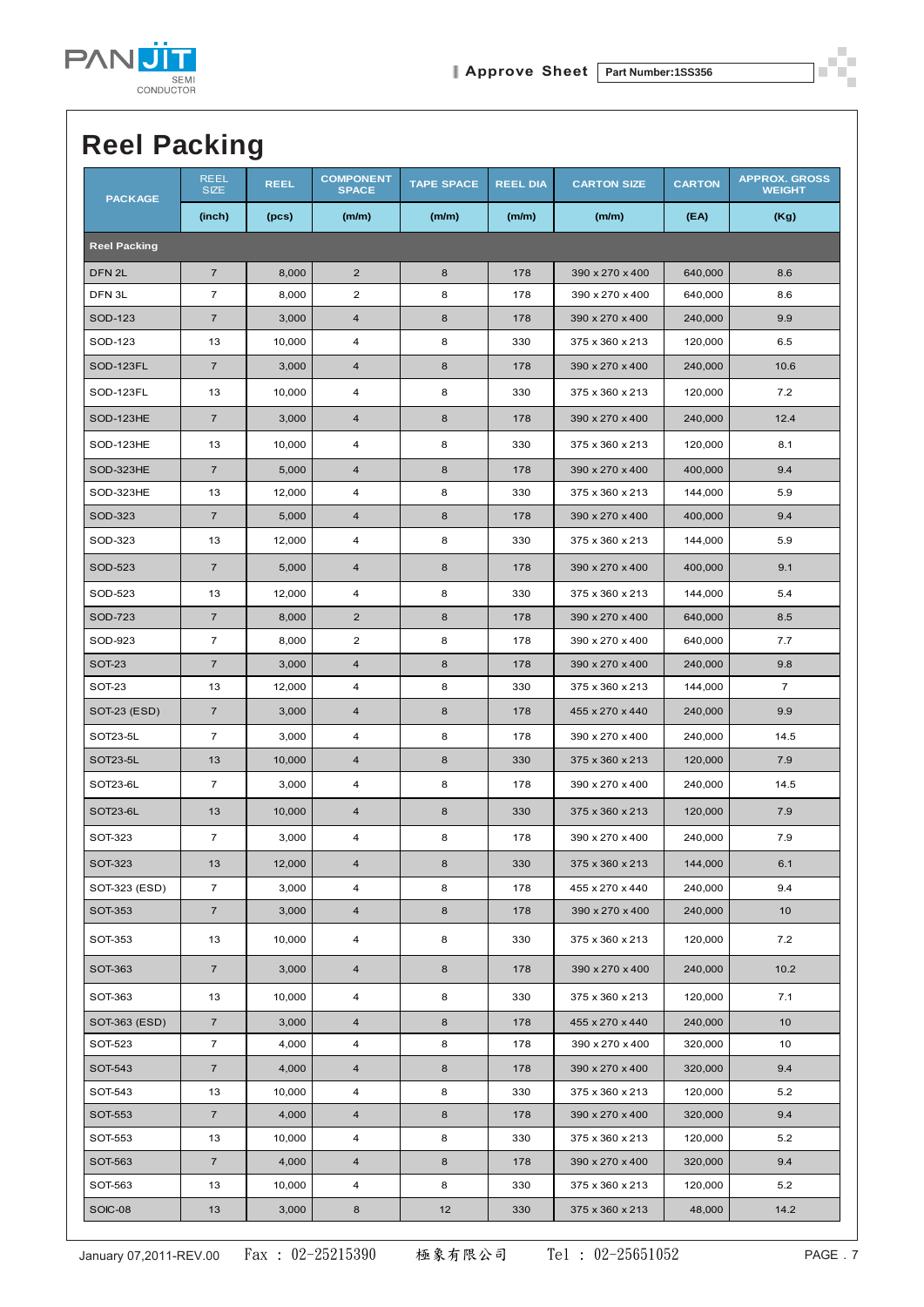

## **Reel Packing**

| <b>PACKAGE</b>       | <b>REEL</b><br><b>SIZE</b> | <b>REEL</b> | <b>COMPONENT</b><br><b>SPACE</b> | <b>TAPE SPACE</b>        | <b>REEL DIA</b> | <b>CARTON SIZE</b> | <b>CARTON</b> | <b>APPROX. GROSS</b><br><b>WEIGHT</b> |  |  |
|----------------------|----------------------------|-------------|----------------------------------|--------------------------|-----------------|--------------------|---------------|---------------------------------------|--|--|
|                      | (inch)                     | (pcs)       | (m/m)                            | (m/m)                    | (m/m)           | (m/m)              | (EA)          | (Kg)                                  |  |  |
| <b>Reel Packing</b>  |                            |             |                                  |                          |                 |                    |               |                                       |  |  |
| A-405                |                            | 5,000       | 5                                | 52                       | 330             | 340 x 340 x 410    | 25,000        | 7.79                                  |  |  |
| DO-15                |                            | 4,000       | 5                                | 52                       | 330             | 340 x 340 x 410    | 20,000        | 11.4                                  |  |  |
| <b>DO-201AD</b>      |                            | 1,250       | 10                               | 52                       | 330             | 340 x 340 x 410    | 6,250         | 9.2                                   |  |  |
| DO-201AE             | $\overline{a}$             | 1,250       | 10                               | 52                       | 330             | 340 x 340 x 410    | 6,250         | 9.2                                   |  |  |
| DO-34                | 15                         | 10,000      | 5                                | 52                       | 360             | 360 x 360 x 395    | 50,000        | 10.1                                  |  |  |
| DO-35                | 15                         | 10,000      | 5                                | 52                       | 360             | 360 x 360 x 395    | 50,000        | 11.2                                  |  |  |
| DO-41                | ۰                          | 5,000       | 5                                | 52                       | 330             | 340 x 340 x 410    | 25,000        | 10.2                                  |  |  |
| DO-41G               | 15                         | 5,000       | 5                                | 52                       | 360             | 360 x 360 x 395    | 25,000        | 10.9                                  |  |  |
| <b>MDI</b>           | 13                         | 3,000       | 8                                | 12                       | 330             | 375 x 360 x 390    | 48,000        | 14.7                                  |  |  |
| MELF/DL-41           | $\overline{7}$             | 1,500       | 4                                | $\overline{\phantom{a}}$ | 178             | 385 x 380 x 260    | 84,000        | 18.3                                  |  |  |
| MELF/DL-41           | 13                         | 5,000       | $\overline{4}$                   | $\overline{\phantom{a}}$ | 330             | 360 x 360 x 395    | 100,000       | 23.5                                  |  |  |
| MICRO-MELF           | $\overline{7}$             | 2,500       | 4                                | $\overline{\phantom{a}}$ | 178             | 385 x 380 x 260    | 200,000       | 9.3                                   |  |  |
| MICRO-MELF           | 13                         | 10,000      | 4                                | $\overline{\phantom{a}}$ | 330             | 360 x 360 x 395    | 200,000       | 11.5                                  |  |  |
| MINI-MELF/LL-34      | $\overline{7}$             | 2,500       | 4                                | $\overline{\phantom{a}}$ | 178             | 385 x 380 x 260    | 200,000       | 12.7                                  |  |  |
| MINI-MELF/LL-34      | 13                         | 10,000      | $\overline{4}$                   | $\overline{\phantom{a}}$ | 330             | 360 x 360 x 395    | 200,000       | 14.6                                  |  |  |
| <b>MICRO DIP/TDI</b> | $\overline{7}$             | 1000        | 8                                | 12                       | 178             | 390 x 240 x 420    | 40,000        | 9.5                                   |  |  |
| <b>MICRO DIP/TDI</b> | 13                         | 4000        | 8                                | 12                       | 330             | 375 x 360 x 390    | 64,000        | 17                                    |  |  |
| P-600                | $\overline{a}$             | 800         | 10                               | 52                       | 330             | 340 x 340 x 410    | 4,000         | 9.9                                   |  |  |
| QUADRO-MELF          | 13                         | 10,000      | 4                                | ٠                        | 330             | 360 x 360 x 395    | 200,000       | 14.9                                  |  |  |
| QUADRO-MELF          | $\overline{7}$             | 2,500       | 4                                | $\overline{\phantom{a}}$ | 178             | 385 x 380 x 260    | 200,000       | 13.3                                  |  |  |
| $R-1$                |                            | 5,000       | 5                                | 52                       | 330             | 340 x 340 x 410    | 25.000        | 7.8                                   |  |  |
| SDIP                 | 13                         | 1,500       | 12                               | 16                       | 330             | 375 x 360 x 390    | 21,000        | 14.3                                  |  |  |
| SMA(W)               | $7\overline{ }$            | 1,800       | 4                                | 12                       | 178             | 390 x 240 x 420    | 100,800       | 13                                    |  |  |
| SMA(W)               | 13                         | 7,500       | 4                                | 12                       | 330             | 355 x 355 x 400    | 150,000       | 20.4                                  |  |  |
| SMA/DO-214AC         | $7\overline{ }$            | 1,800       | $\overline{4}$                   | 12                       | 178             | 390 x 240 x 420    | 72,000        | 10 <sup>°</sup>                       |  |  |
| SMA/DO-214AC         | 13                         | 7,500       | 4                                | 12                       | 330             | 375 x 360 x 390    | 120,000       | 17.4                                  |  |  |
| SMB/DO-214AA         | $7\overline{ }$            | 500         | 8                                | 12                       | 178             | 390 x 240 x 420    | 20,000        | 6.5                                   |  |  |
| SMB/DO-214AA         | 13                         | 3,000       | 8                                | 12                       | 330             | 375 x 360 x 390    | 48,000        | 13.2                                  |  |  |
| SMC/DO-214AB         | $\overline{7}$             | 500         | $\bf 8$                          | 16                       | 178             | 390 x 240 x 420    | 15,000        | 8.4                                   |  |  |
| SMC/DO-214AB         | 13                         | 3,000       | 8                                | 16                       | 330             | 375 x 360 x 390    | 42,000        | 18                                    |  |  |
| TO-252/DPAK          | 13                         | 3,000       | 8                                | 16                       | 330             | 375 x 360 x 390    | 42,000        | 18.8                                  |  |  |
| TO-263/D2PAK         | 13                         | 800         | 16                               | 24                       | 330             | 375 x 360 x 390    | 6,400         | 14.5                                  |  |  |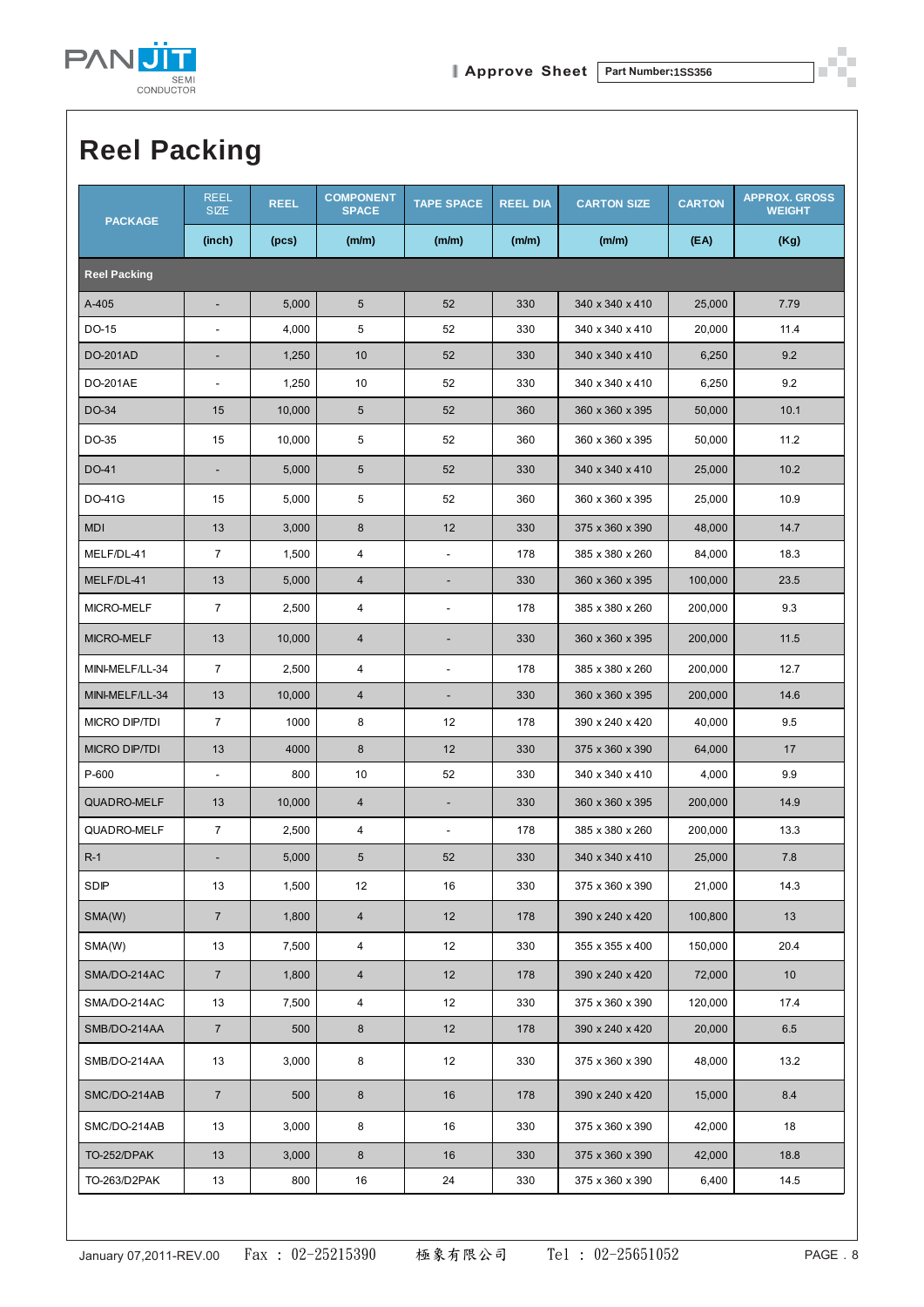

### **Ammunition Packing**

| <b>PACKAGE</b>            | <b>AMMO</b> | <b>COMPONENT</b><br><b>SPACE</b> | <b>TAPE SPACE</b> | <b>BOX SIZE</b> | <b>CARTON</b>   | <b>CARTON</b> | APPROX.<br><b>GROSS WEIGHT</b> |  |  |
|---------------------------|-------------|----------------------------------|-------------------|-----------------|-----------------|---------------|--------------------------------|--|--|
|                           | (PCS)       | (m/m)                            | (m/m)             | (m/m)           | (m/m)           | (E/A)         | (Kg)                           |  |  |
| <b>Ammunition Packing</b> |             |                                  |                   |                 |                 |               |                                |  |  |
| $A-405$                   | 5,000       | 5                                | 26                | 255 x 47 x 150  | 339 x 276 x 330 | 60,000        | 12.4                           |  |  |
| A-405                     | 5,000       | 5                                | 52                | 255 x 75 x 150  | 339 x 276 x 330 | 40,000        | 16                             |  |  |
| <b>DO-15</b>              | 3,000       | 5                                | 52                | 255 x 75 x 150  | 339 x 276 x 330 | 24,000        | 13.3                           |  |  |
| <b>DO-201AD</b>           | 1,250       | 10                               | 52                | 255 x 47 x 122  | 339 x 276 x 330 | 10.000        | 13.4                           |  |  |
| <b>DO-201AE</b>           | 1,250       | 10                               | 52                | 255 x 47 x 122  | 339 x 276 x 330 | 10.000        | 13.4                           |  |  |
| DO-34                     | 5,000       | 5                                | 26                | 248 x 80 x 48   | 406 x 335 x 257 | 150,000       | 14.5                           |  |  |
| DO-34                     | 5,000       | 5                                | 52                | 248 x 80 x 75   | 406 x 335 x 257 | 100,000       | 12.7                           |  |  |
| DO-35                     | 5,000       | 5                                | 26                | 248 x 80 x 48   | 406 x 335 x 257 | 150,000       | 16.7                           |  |  |
| DO-35                     | 5,000       | 5                                | 52                | 248 x 80 x 75   | 406 x 335 x 257 | 100,000       | 15.2                           |  |  |
| DO-41                     | 5,000       | 5                                | 52                | 255 x 75 x 150  | 339 x 276 x 330 | 40,000        | 13.5                           |  |  |
| <b>DO-41G</b>             | 2,500       | 5                                | 26                | 248 x 80 x 48   | 406 x 335 x 257 | 75,000        | 17.1                           |  |  |
| DO-41G                    | 2,500       | 5                                | 52                | 248 x 80 x 75   | 406 x 335 x 257 | 50,000        | 15.6                           |  |  |
| P-600                     | 400         | 10                               | 52                | 255 x 47 x 122  | 339 x 276 x 330 | 3,200         | 8.1                            |  |  |
| $R-1$                     | 3,000       | 5                                | 26                | 255 x 47 x 73   | 310 x 268 x 170 | 36,000        | 6.3                            |  |  |
| $R-1$                     | 3,000       | 5                                | 52                | 255 x 73 x 73   | 310 x 268 x 170 | 24,000        | 6.2                            |  |  |
| $R-1$                     | 5,000       | 5                                | 52                | 255 x 73 x 122  | 339 x 276 x 274 | 40,000        | 10.1                           |  |  |

### **Bulk Packing**

| <b>PACKAGE</b>        | <b>INNER SIZE</b> | <b>BOX</b> | <b>CARTON SIZE</b> | <b>CARTON</b> | <b>APPROX.</b><br><b>GROSS WEIGHT</b> |  |  |  |  |
|-----------------------|-------------------|------------|--------------------|---------------|---------------------------------------|--|--|--|--|
|                       | (m/m)             | (FA)       | (m/m)              | (FA)          | (Kg)                                  |  |  |  |  |
| <b>Bulk Packing</b>   |                   |            |                    |               |                                       |  |  |  |  |
| A-405                 | 198 x 84 x 20     | 1,000      | 459 x 214 x 256    | 50,000        | 12.7                                  |  |  |  |  |
| <b>DO-15</b>          | 200 x 85 x 25     | 1,000      | 459 x 214 x 256    | 40,000        | 20.7                                  |  |  |  |  |
| <b>DO-201AD</b>       | 200 x 85 x 40     | 500        | 459 x 214 x 256    | 12.500        | 16                                    |  |  |  |  |
| <b>DO-201AE</b>       | 200 x 85 x 40     | 500        | 495 x 214 x 256    | 12,500        | 16                                    |  |  |  |  |
| DO-34                 | 240 x 100 x 90    | 2,000      | 406 x 335 x 257    | 120,000       | 14.5                                  |  |  |  |  |
| DO-35                 | 240 x 100 x 90    | 2,000      | 406 x 335 x 257    | 120,000       | 17.1                                  |  |  |  |  |
| DO-41                 | 198 x 84 x 20     | 1,000      | 459 x 214 x 256    | 50,000        | 19.3                                  |  |  |  |  |
| <b>DO-41G</b>         | 240 x 100 x 90    | 1,000      | 406 x 335 x 257    | 60,000        | 18.5                                  |  |  |  |  |
| <b>DIP</b>            | ÷.                | ÷.         | 459 x 214 x 256    | 12,000        | 6.5                                   |  |  |  |  |
| <b>SDIP</b>           |                   |            | 459 x 214 x 256    | 24,000        | 15.7                                  |  |  |  |  |
| $R-1$                 | 198 x 84 x 20     | 1,000      | 459 x 214 x 256    | 50,000        | 12.7                                  |  |  |  |  |
| P-600                 | 208 x 90 x 83     | 500        | 459 x 214 x 256    | 5,000         | 11.3                                  |  |  |  |  |
| TO-220                | 540 x 145 x 85    | 2,000      | 555 x 306 x 200    | 8,000         | 22.9                                  |  |  |  |  |
| <b>ITO-220</b>        | 540 x 145 x 85    | 2,000      | 555 x 306 x 200    | 8,000         | 20.5                                  |  |  |  |  |
| TO-251AB/DPAK         | 540 x 145 x 85    | 8,400      | 555 x 306 x 200    | 33,600        | 22                                    |  |  |  |  |
| <b>TO-3P/TO-247AD</b> |                   | ٠          | 530 x 243 x 100    | 1,500         | 13.9                                  |  |  |  |  |
| TO-3PS/TO-247S        | ٠                 | ٠          | 511 x 243 x 107    | 1,500         | 12.2                                  |  |  |  |  |